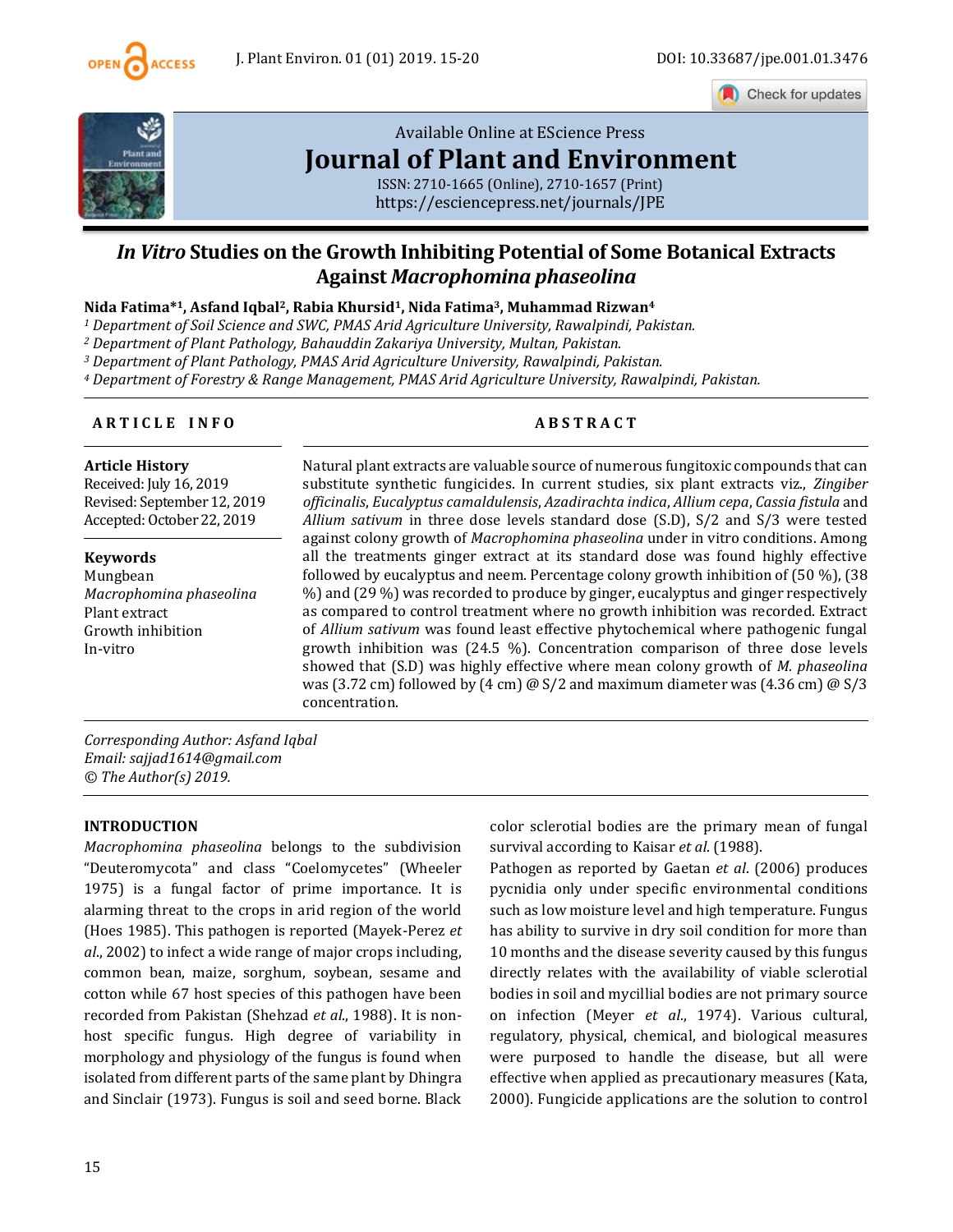such type of fungal pathogens according to Rauf (2000). Chemical control is very effective but most of these chemicals produce harmful effects on human health. Moreover, these chemicals are very expensive, and their continuous use induce resistance in target pathogen against that chemical (Akhtar and Siddiqui, 2008). Due to increasing cost of chemicals and environmental complications, importance should be given to biological control (Agrios, 2005). Green plants are important source of natural pesticides and reservoir of chemo therapeutants (Mahajan and Das, 2003). The data about the plant by-products possessing antimicrobial effects against several pathogens is available (Dorman and Deans, 2000; Parameshwari and Latha, 2001; Bylka *et al*., 2004; Shimpi and Bendre, 2005; Kilani, 2006). Recently, many studies have been done on plant derived compounds as these are alternative to fungicides and are also environmentally safe to use (Bajwa *et al*., 2001). In present studies, anti-fungal potential of selected plant extracts in three concentrations viz., S.D, S/2 and S/3 were evaluated against test fungus under aseptic condition and data on colony growth reduction was recorded.

# **METHODS AND MATERIAL**

## **Isolation of** *Macrophomina phaseolina*

Mung bean plants with characteristic symptoms of charcoal rot were collected from Auyb Agriculture Research Institute, Faisalabad. Infected samples were put in polythene bags and were preserved at 4 °C until further use. Samples were cut into small pieces of 2-3 cm length, surface sterilized with 1% Hgcl<sub>2</sub> for 2-3 minutes and washed thoroughly with distilled water. These pieces were placed on Petri dishes containing Potato Dextrose Agar (PDA) medium (20 mL/dish). Plates were incubated at 28 °C for 5-7 days. Pathogen was identified based on colony characters, microscopy, and consulting with relevant literature (Mukadam *et al*., 2006).

# **Preparation of plant extracts**

Modified method (Okigbo *et al*., 2009) was utilized to prepare crude botanical extracts of collected plants (Safaida, Neem, Amltas, Onion, Garlic and Ginger). Fresh plant parts (leaves, rhizome and bulbs) were washed thoroughly with tap water, surface sterilized with 1 % solution of sodium hypochlorite and rinsed twice with distilled water. Extracts were prepared by macerating 75 g of leaves or fruits in 25 mL of distilled water. After grinding, the extracts were passed separately through three folds of maslin cloth for filtration and through Whatman No.1 filter paper (Shafique *et al*., 2005). This concentration was considered as (S.D) standard dose (Ilyas *et al*., 1997) and from these different concentrations viz., S/2 and S/3 were prepared.

**Evaluation of botanical extracts against** *M. phaseolina* Efficacy of botanical extracts in various concentrations was studied against *M. phaseolina* in dual culture method. Both pathogen and extracts were applied opposite to each other in Petri dishes having solidified PDA media. Three replications of nine Petri plates were maintained. Plates in control contain pathogen and distilled water. These plates were incubated at 27±2 °C and data about colony growth inhibition was recorded after 72, 96 and 120 hours.

# **Statistical analysis**

Data to the experiments was analyzed according to statistical procedure. Least Significant Differences (LSD) test was used to compare the mean values (Steel *et al*., 1997). Data analysis was done through SAS software (SAS, 1990).

# **RESULTS**

Plant extracts of Ginger (*Zingiber officinalis*), Safaida (*Eucalyptus camaldulensis*), Neem (*Azadirachta indica*), Onion (*Allium cepa*), Amaltas (*Cassia fistula*) and Garlic (*Allium sativum*) were evaluated in three concentrations viz., standard dose (S.D), S/2 and S/3. Colony growth inhibition of *M. phaseolina* was recorded after 72, 96 and 120 hours of treatment application. Ginger extracts (*Zingiber officinalis*) in its highest concentration were found highly effective followed by safaida (*Eucalyptus camaldulensis*) and neem (*Azadirachta indica*) as compared to control where there was no application of extracts. While among all the treatments, garlic extract (*Allium sativum*) in all its concentrations was found least effective phytochemical. Results are given in (Figure 1).

Data on percentage colony growth inhibition was recorded after 72, 96 and 120 hours. It was observed that among all the tested plant extracts ginger was found highly effective in percentage colony growth inhibition. Maximum percentage colony growth inhibition after 120 hours of treatment application was recorded (50 %) in *Zingiber officinalis* treatment followed by *Eucalyptus camaldulensis* (38 %) and *Azadirachta indica* (29 %) as compared to control where no colony growth inhibition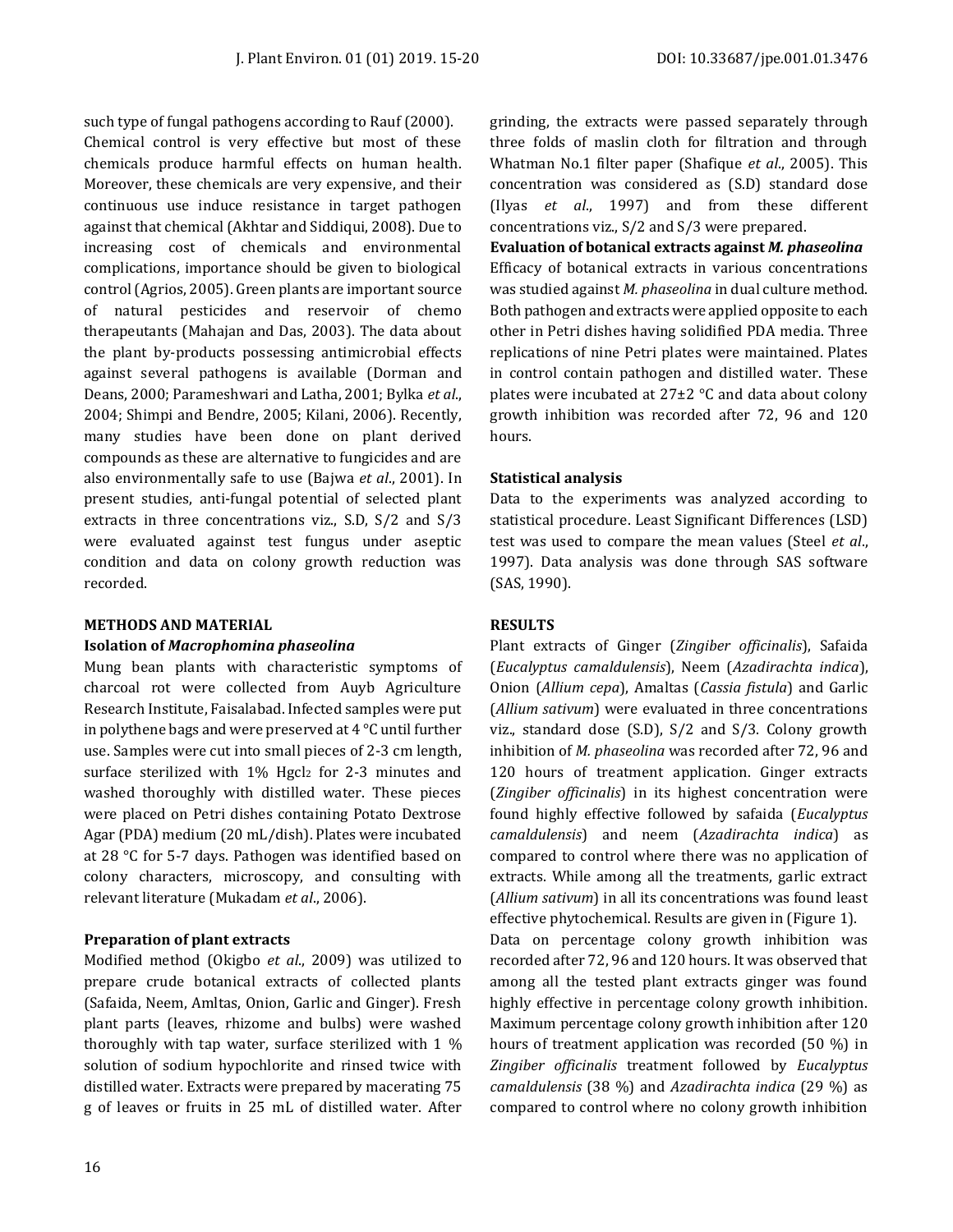was recorded. Extract of *Allium sativum* was found least effective where colony growth inhibition of *M. phaseolina* was only (24.5 %). Percentage colony growth inhibition is given in (Figure 2).

Concentration comparison of liquid botanical extracts has shown in (Figure 3). Data shows that all the plant extracts in their standard concentrations (S.D) were found

significantly effective against the mycelial growth of *M. phaseolina* followed by S/2 concentration. While results of S/3 were very much closer to the control plates in which only distilled water was added against pathogenic fungi. Mean fungal colony growth @ standard concentration was (3.72 cm) followed by  $(4 \text{ cm})$  @ S/2 and maximum diameter was (4.36 cm) @ S/3 concentration.







Figure 2. Comparative effect of Extract \* Hours on growth reduction of *M. phaseolina*.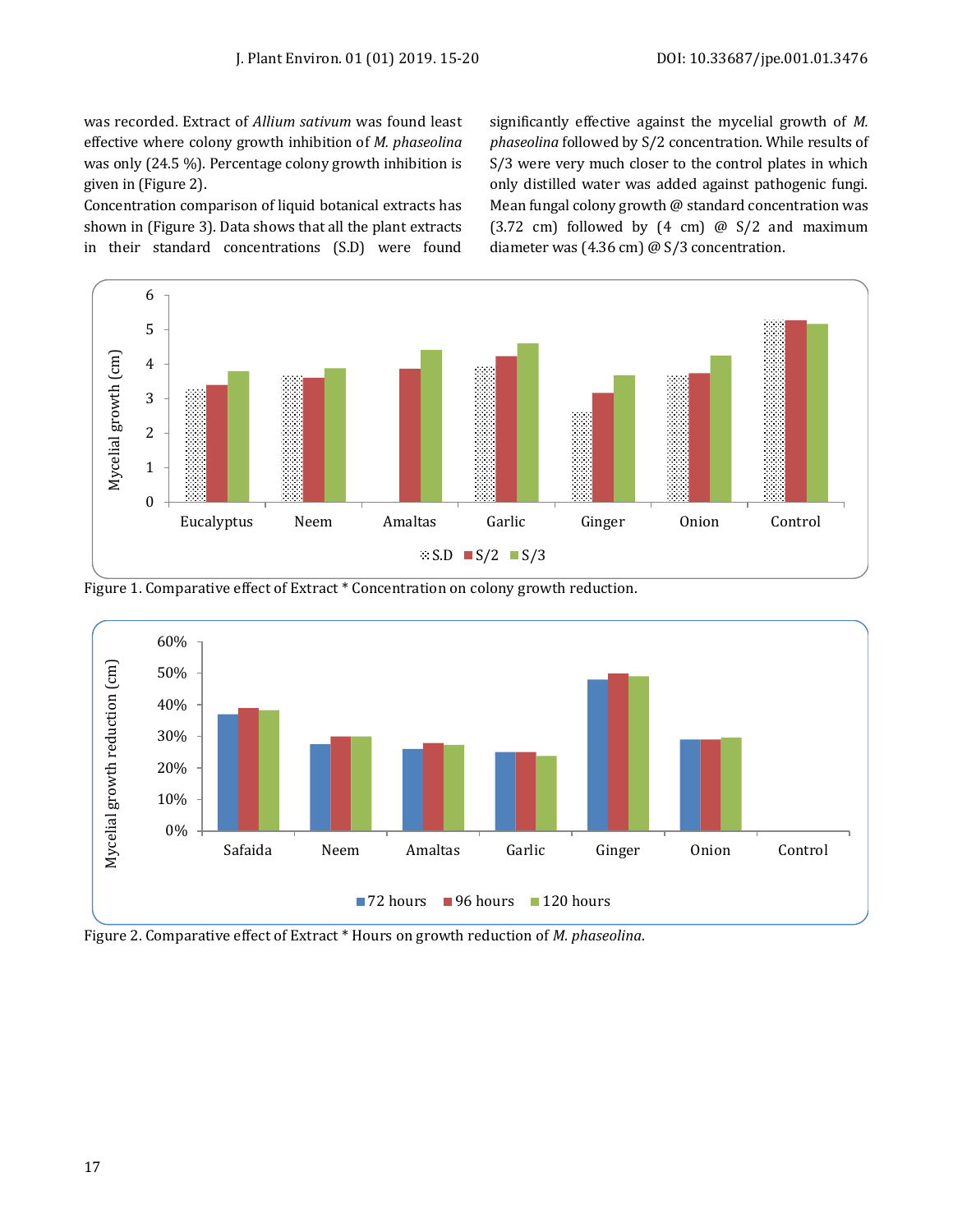

Figure 3. Comparison of concentrations of botanical extracts against *M. phaseolina.*

Data of concentration comparison recorded after 48, 72 and 96 hours has revealed that standard doses (S.D) of plant extracts were effective against the pathogenic fungi. S/3 doses were statistically least effective in inhibiting the fungal growth. Standard doses were recorded efficient because these contain active ingredients in higher amount as compared to other concentrations. Fungal colony growth was 3.45, 3.70 and 3.99 cm in standard doses which is significantly lower than mycelial growth of pathogenic fungus in S/3 that was 3.99, 4.22 and 4.55 cm, respectively.

## **DISCUSSION**

In present study six plant extracts viz., *Zingiber officinalis*, *Eucalyptus camaldulensis*, *Azadirachta indica*, *Allium cepa*, *Cassia fistula* and *Allium sativum* in three concentrations (standard dose, S/2 and S/3) were tested to study their anti-fungal activities against rotting fungi *M. phaseolina* under *in-vitro* conditions. Data recorded have shown that ginger extract in all its three concentrations was found significantly effective in controlling the mycelial growth of *M. phaseolina* while liquid extract of garlic (bulb) was found least effective against fungi.

Maximum inhibition of the fungus is observed at highest concentration level of extracts and results are supported by the findings of Onwuliri and Wonang (2005) who reported *Z. officinale* and *A. sativum* even at low concentration possess antibacterial properties against certain bacteria. However, Shelef (1983) found that among all the applied botanical treatments Cinnamon and Clove extracts were found highly effective while extracts of black pepper, red chilies and ginger showed least effective antimicrobial activity whereas in present study ginger in all its concentrations was found highly effective in suppressing the colony growth of *M. phaseolina*. Dawar *et al*. (2007) examined that growth of *Rhizoctonia solani*, *Fussarium solani* and *M. phaseolina* was significantly controlled @ 5 % w/v extract of *Eucalyptus* sp. In our studies, eucalyptus extract was found less effective than ginger extract against *M. phaseolina*. Inouye *et al*. (2001) reported that essential oils of *Euclayptus* possess remarkable antiseptic potential against various bacterial, viral, and fungal infections. Abid *et al*. (1992) concluded that among various organic substances, neem cake was found much effective against the growth of root infecting fungi. Results of present study are in accordance with the findings of Lawson (1996) who reported about strong anti-microbial efficacy of ginger extract in controlling the mycotoxin producing ability of *Aspergillus parasiticus* due to the presence of "gingerol" compound in ginger. It is the need of the time to develop plant extract-based formulations which are safe to human health and environmentally safe in controlling the root infecting fungi.

## **CONCLUSIONS**

It was concluded that among all the tested plant extracts, ginger extract in all its three concentrations was found highly effective in controlling *M. phaseolina* while extract of garlic was found least effective.

## **REFERENCES**

Abid, M., S. Ehtheshamul-Haque, M.A. Maqbool and A. Ghaffar. 1992. Effect of oil cakes, *Bradyrhizobium* sp., *Paecilomyces lilacinus* and furdan on root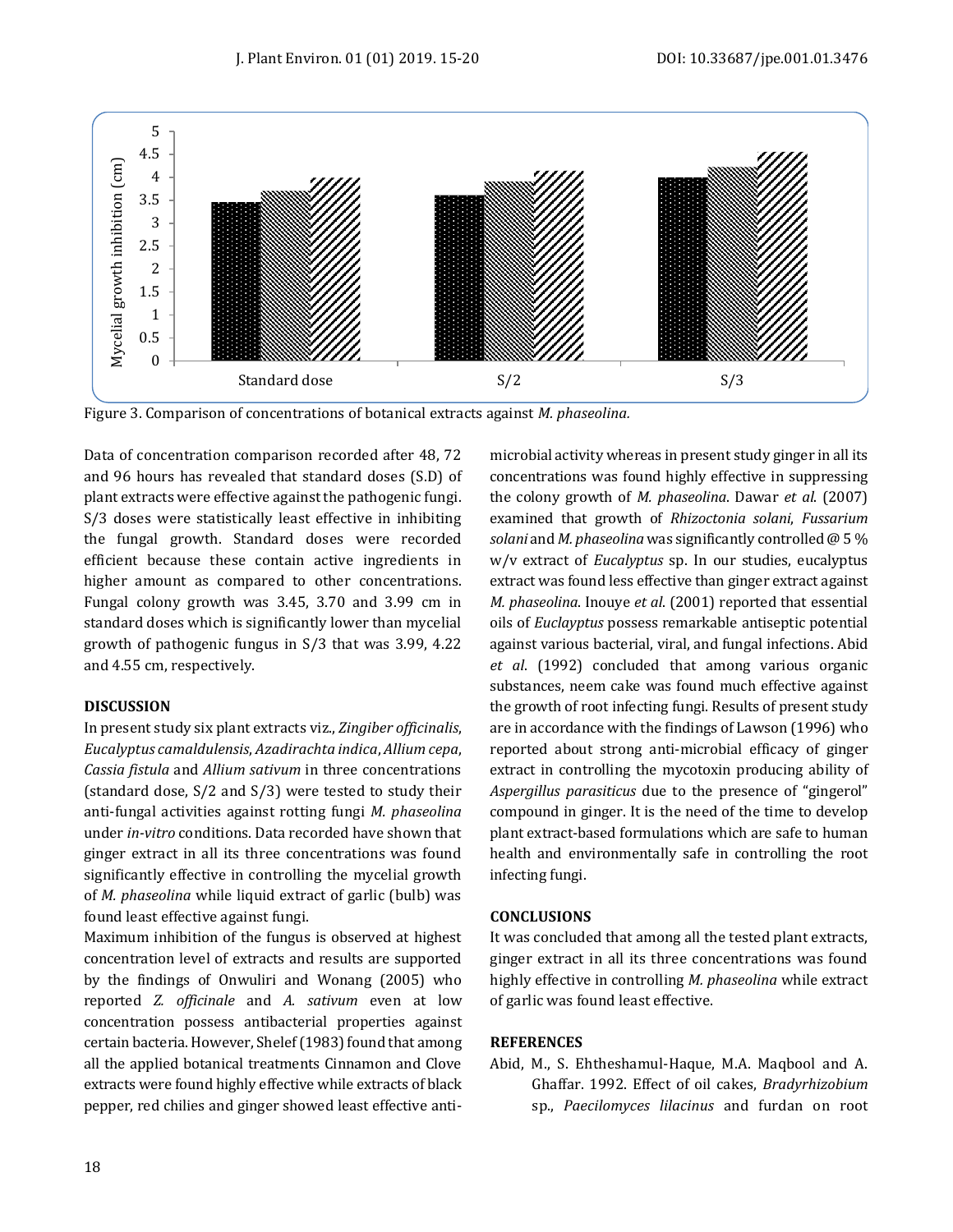nodulation and root-knot nematodes in mung bean. Pakistan Journal of Nematology, 10: 145-150.

- Agrios, G.N. 2005. Plant pathology fifth edition. Ed Elsevier Academia Press. San Diego Calf. USA.
- Akhtar, M.S. and Z.A. Siddiqui. 2008. Arbuscular mycorrhizal fungi as potential bio-protectants against plant pathogens. Mycorrhizae: Sustainable Agriculture and Forestry, 61–97.
- Bajwa, R., N. Akhtar and Bashir. 2001. Antifungal activity of allelopathic plant extracts. Effect of allelopathic plant extracts of three allelopathtic Asteracous species on the growth of Apergilli. Pakistan Journal of Biological Sciences, 33:105-107.
- Bylka, W., M.S. Hajdyrch, I. Matalawska and O. Goslinka. 2004. Anti-microbial activity of isocytisocide and extracts of *Aquilegia vulgaris* L. Letters in Applied Microbiology, 39: 93-97.
- Dawar, S., S.M. Younus, M. Tariq and M.J. Zaki. 2007. Use of Eucalyptus sp., in the control of root infecting fungi on mung bean and chick-pea. Pakistan Journal of Botany, 39: 975-979.
- Dhingra, O.B. and J.B. Sinclair. 1978. Biology and pathology of *Macrophomina phaseolina*. Universidade Federal de Viscosa, Brazil, 166.
- Dorman, H.J.D and S.G. Deans. 2000. Anti-microbial agents from plants. Antibacterial activity of plant volatile oils. Applied Microbiology, 88: 308-316.
- Gaetan, S.A., L. Fernandez and M. Madia. 2006. Occurrence of charcoal rot caused by *Macrophomina phaseolina* on canola in Argentina. Plant Disease, 90: 524.
- Hoes, J.A. 1985. *Macrophomina phaseolina* causal agent of charcoal rot of sunflower and other crops. Agric. Canada Res. Stat. Modern Manitoba.
- Inouye S., T. Takizawa and Yamaguchi. 2001. Antibacterial activity of essential oil and their major constituents against respiratory tract pathogen by gaseous contact. Journal of Antimicrobial chemotherapy, 47: 565-573.
- Ilyas, S., S. Shafique and A. Javaid. 1997. Fungi-toxicity of aqueous extracts of allelopathic plants against seed borne fungi of sunflower (*Helianthus annuus* L.). Indian Journal of Plant Physiology Reports, 28: 148-151.
- Kaisar S.A.K.M. and S.N. Das. 1988. Physical factors that influence the growth and spread of charcoal rot pathogen (*Macrophomina phaseolina*) infecting maize. Journal of Phytopathology, 123: 47-51.
- Kata, J. 2000. Physical and cultural methods for the management of soil borne pathogens. Crop Protection, 19: 725-731.
- Kilani, A.M. 2006. Anti-bacterial assessment of whole stem bark of *Vitex doniana* against some Enteriobacteriacae. African Journal of Biotechnology, 5: 958-959.
- Lawson, L.D. 1996. The composition and chemistry of garlic, colves and processed garlic. In: The science and therapeutic application of *Allium sativum* L., (Eds.): H.P Kocuh and L.D Lawson William and Wilkin, Baltimore, 37-108.
- Mahajan, A and S. Das. 2003. Plants and microbes; potential source of pesticide for future use. Pesticide Information, 28: 33-38.
- Mayek-Perez, N., J.S. Padilla-Ramirez, J. Acosta-Gallegos and C. Lopez-Castaneda. 2002. Leaf morphology and dry matter partitioning of bean in response to *Macrophomina phaseolina* and drought stress. Scientiae Naturae, 4: 33-44.
- Meyer, W.A., J.B. Sinclair and M.M. Khare. 1974. Factors affecting charcoal rot of soybean seedlings. Phytopathology, 64: 845-849.
- Mukadam, D.S., M.S. Patil, A.M. Chavan and A.R. Patil. 2006. The illustrations of fungi. (1st ed.). Akshar Ganga Prakashan, Aurangabad. India.
- Okigbo, R.N., C.L. Anuagasi and J.E. Amadi. 2009. Advances in selected medicinal and aromatic plants indigenous to African Journal of medicinal plants Research, 3(2): 086-095.
- Onwuliri, F.C. and D.L. Wonang. 2005. Studies on the combined antibacterial action of Ginger (*Zingiber officilnale* L.) and Garlic (*Allium sativum* L.) on some bacteria. Nigeria Journal of Botany, 18: 224-228.
- Parameshwari, C.S and T. Latha. 2001. Anti-bacterial activity of Ricinus communis leaf extracts. Indian Drugs, 38: 587-588.
- Rauf, B.A. 2000. Seed-borne disease problems of legume crops in Pakistan. Pakistan Journal of Science and Industrial Research, 43: 249-254.
- Shafique, S., S. Shafique and A. Javaid. 2005. Fungitoxicity of aqueous extracts of allelopathic plants against seed borne mycoflora of maize. Mycopath, 31: 23- 26.
- Shehzad, S., A. Sattar and A. Ghaffar. 1988. Additions to the hosts of *Macrophomina phaseolina*. Pakistan Journal of Botany, 20: 151-152.
- Shelef, L.A. 1983. Antimicrobial effects of spices. Journal